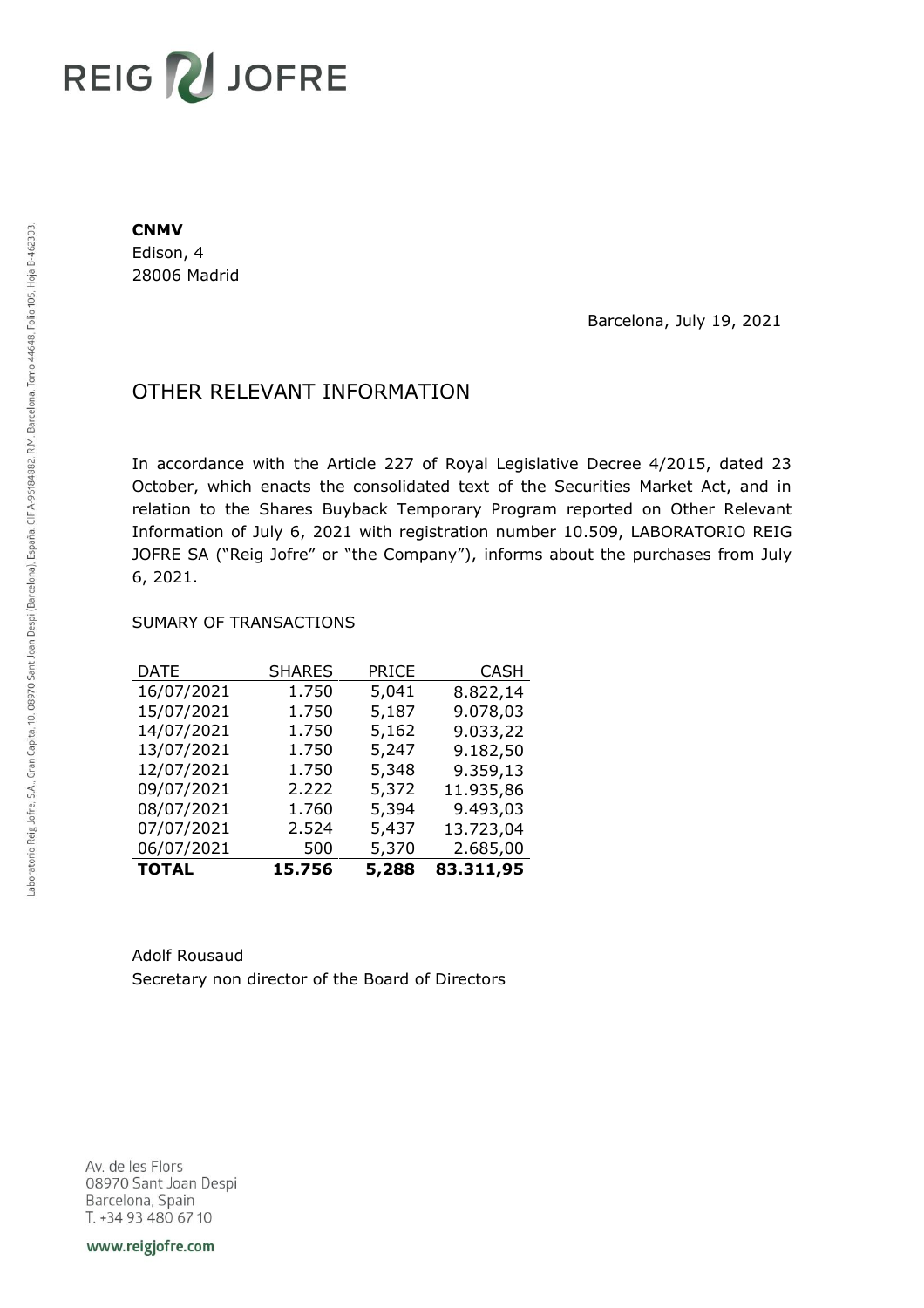

| Detail of transactions between July 6 and July 16, 2021 |  |
|---------------------------------------------------------|--|
|---------------------------------------------------------|--|

| DATE       | <b>SHARES</b> | <b>PRICE</b> | CASH     |
|------------|---------------|--------------|----------|
| 16/07/2021 | 32            | 5,100        | 163,20   |
| 16/07/2021 | 162           | 5,100        | 826,20   |
| 16/07/2021 | 180           | 5,080        | 914,40   |
| 16/07/2021 | 64            | 5,080        | 325,12   |
| 16/07/2021 | 22            | 5,080        | 111,76   |
| 16/07/2021 | 238           | 5,030        | 1.197,14 |
| 16/07/2021 | 28            | 5,030        | 140,84   |
| 16/07/2021 | 266           | 5,020        | 1.335,32 |
| 16/07/2021 | 64            | 5,030        | 321,92   |
| 16/07/2021 | 266           | 5,020        | 1.335,32 |
|            |               |              |          |
| 16/07/2021 | 202           | 5,000        | 1.010,00 |
| 16/07/2021 | 29            | 5,000        | 145,00   |
| 16/07/2021 | 35            | 5,000        | 175,00   |
| 16/07/2021 | 6             | 5,000        | 30,00    |
| 16/07/2021 | 156           | 5,070        | 790,92   |
| 15/07/2021 | 128           | 5,080        | 650,24   |
| 15/07/2021 | 266           | 5,080        | 1.351,28 |
| 15/07/2021 | 266           | 5,120        | 1.361,92 |
| 15/07/2021 | 37            | 5,120        | 189,44   |
| 15/07/2021 | 266           | 5,210        | 1.385,86 |
| 15/07/2021 | 152           | 5,230        | 794,96   |
| 15/07/2021 | 114           | 5,230        | 596,22   |
| 15/07/2021 | 266           | 5,260        | 1.399,16 |
| 15/07/2021 | 150           | 5,290        | 793,50   |
| 15/07/2021 | 28            | 5,290        | 148,12   |
| 15/07/2021 | 77            | 5,290        | 407,33   |
| 14/07/2021 | 3             | 5,160        | 15,48    |
| 14/07/2021 | 266           | 5,170        | 1.375,22 |
| 14/07/2021 | 63            | 5,190        | 326,97   |
| 14/07/2021 | 25            | 5,200        | 130,00   |
| 14/07/2021 | 266           | 5,160        | 1.372,56 |
| 14/07/2021 | 266           | 5,260        | 1.399,16 |
| 14/07/2021 | 85            | 5,190        | 441,15   |
| 14/07/2021 | 266           | 5,080        | 1.351,28 |
| 14/07/2021 | 132           | 5,140        | 678,48   |
| 14/07/2021 | 134           | 5,140        |          |
|            |               |              | 688,76   |
| 14/07/2021 | 244           | 5,140        | 1.254,16 |
| 13/07/2021 | 130           | 5,210        | 677,30   |
| 13/07/2021 | 180           | 5,200        | 936,00   |
| 13/07/2021 | 60            | 5,140        | 308,40   |
| 13/07/2021 | 266           | 5,230        | 1.391,18 |
| 13/07/2021 | 266           | 5,240        | 1.393,84 |
| 13/07/2021 | 266           | 5,240        | 1.393,84 |
| 13/07/2021 | 266           | 5,270        | 1.401,82 |
| 13/07/2021 | 50            | 5,300        | 265,00   |
| 13/07/2021 | 266           | 5,320        | 1.415,12 |
| 12/07/2021 | 104           | 5,350        | 556,40   |
| 12/07/2021 | 60            | 5,350        | 321,00   |
| 12/07/2021 | 19            | 5,300        | 100,70   |
| 12/07/2021 | 92            | 5,310        | 488,52   |
| 12/07/2021 | 266           | 5,340        | 1.420,44 |
| 12/07/2021 | 223           | 5,370        | 1.197,51 |
| 12/07/2021 | 43            | 5,370        | 230,91   |
| 12/07/2021 | 219           | 5,380        | 1.178,22 |
| 12/07/2021 | 47            | 5,380        | 252,86   |